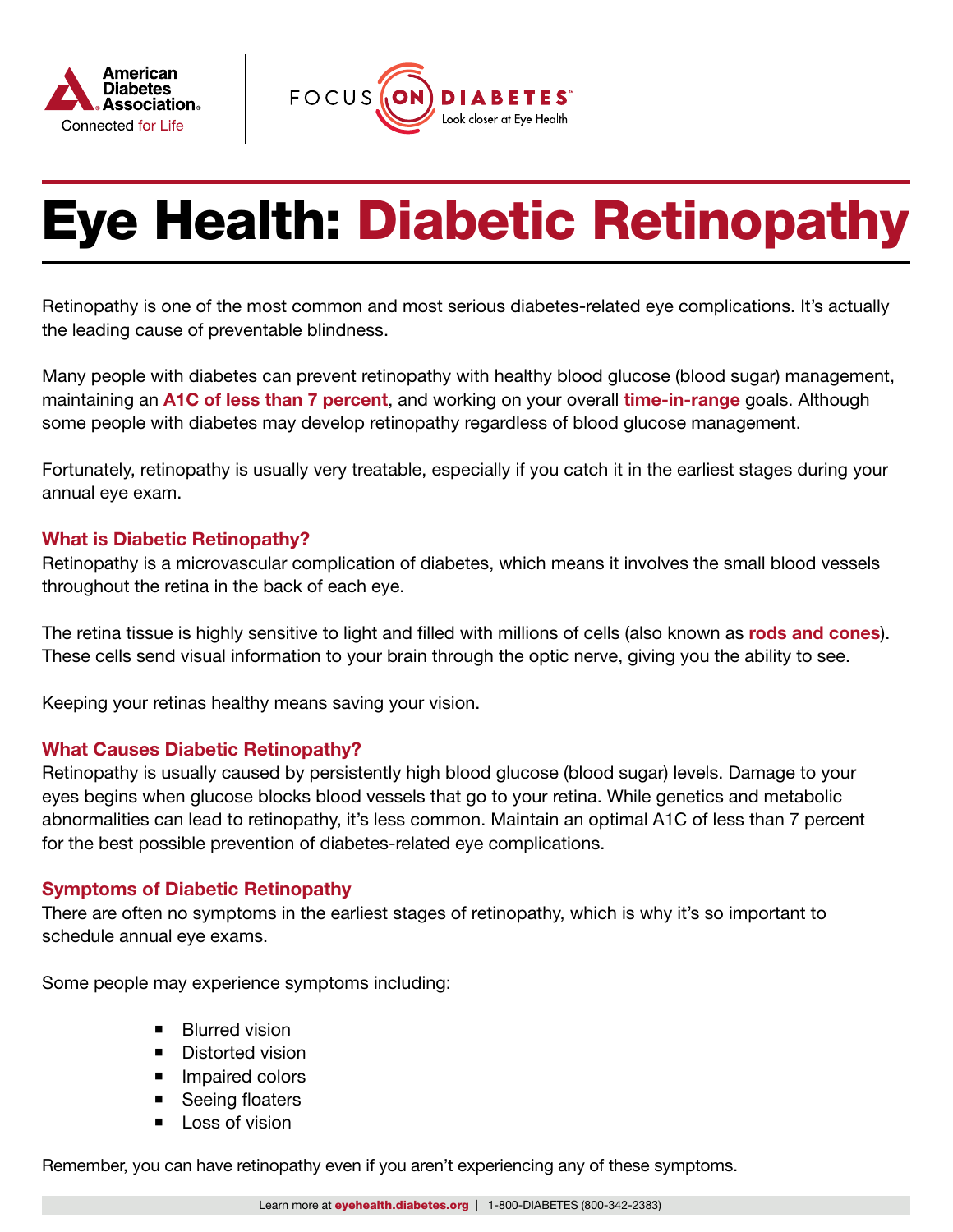



Your annual eye exam is the best way to detect retinopathy in the earliest stages. The sooner retinopathy is diagnosed, the better the chance of preventing it from progressing and/or treating the existing damage.

For many, it may be possible to reverse the damage of early or moderate retinopathy.

In the latest stages of retinopathy, you may develop floaters in your vision—which also increase your risk of developing other eye conditions. These are caused by blood leaking from swollen blood vessels in the retina. While the floaters might come and go, this does not mean your retinopathy has improved. Instead, it simply means the blood from that blood vessel was absorbed into the tissue of your eye.

Eventually, floaters can worsen to the point of permanent vision loss.

# Stages of Diabetic Retinopathy

Retinopathy progresses over time, which is why it's so important to catch it sooner rather than later with annual eye exams. With treatment before vision loss occurs, it may be possible to prevent any vision loss completely.

There are four stages of retinopathy based on two categories of retinopathy.

Two categories of retinopathy:

- Non-proliferative retinopathy (NPDR): This means there is no presence of abnormal blood vessel growth within the affected retina tissue.
- **Proliferative retinopathy (PDR):** This means there is a presence of abnormal cell growth within the cells of the affected retina tissue.

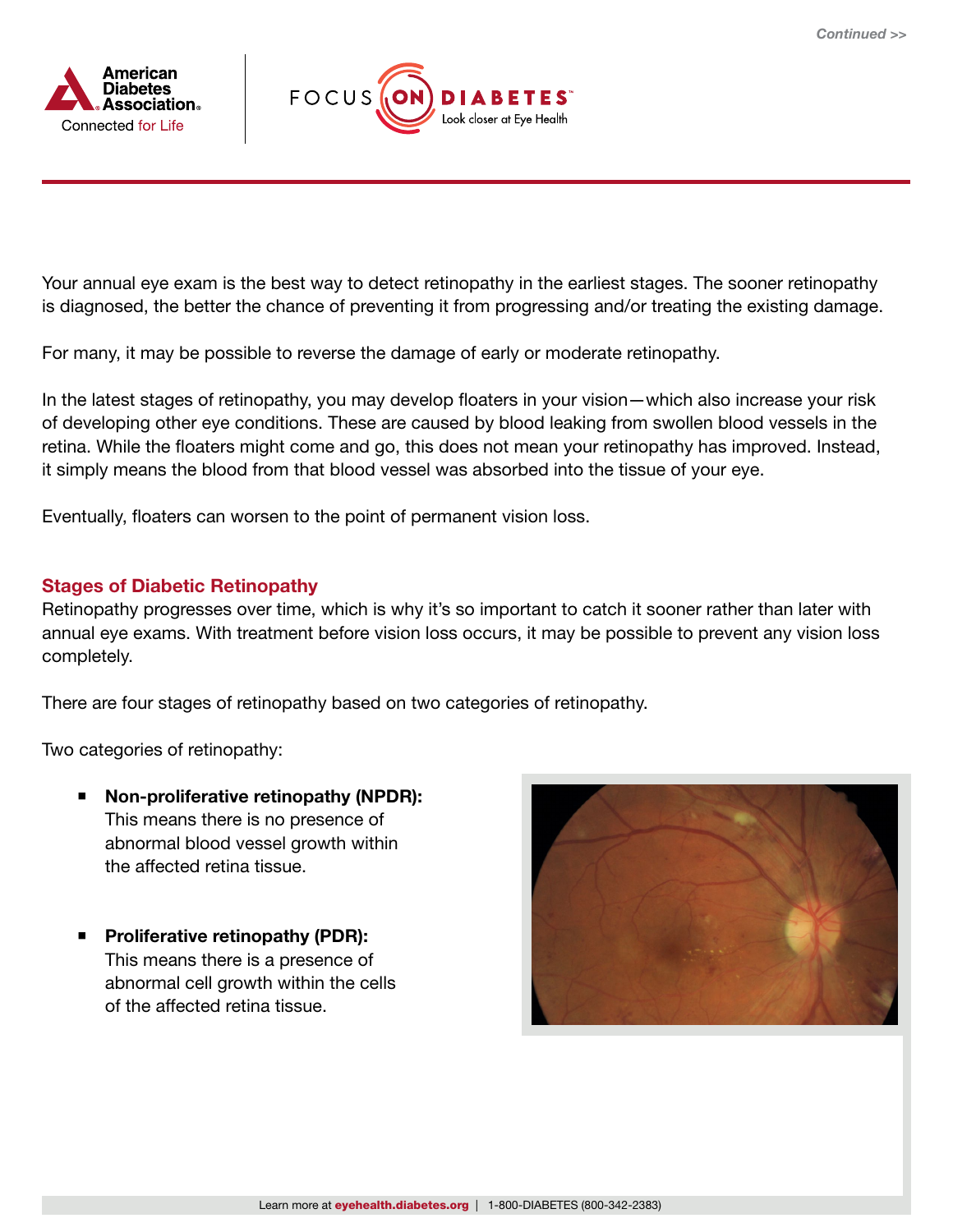



If you are diagnosed with retinopathy, your eye doctor will define it within one of these four stages:

# STAGE 1: Mild NPDR

This stage is defined by swelling of the blood vessels in small areas of the retina, also referred to as microaneurysms. This stage can be easily detected during the dilated portion of your annual eye exam.

#### STAGE 2: Moderate NPDR

This stage includes the characteristics of stage one along with more swelling and actual distortion of the blood vessels in your retina. The blood vessels in your retina are also struggling in this stage to carry fresh blood which are essential for keeping the retina healthy. It is not uncommon for people at this stage of NPDR to also develop diabetic macular edema, which is a different type of retinopathy.

#### STAGE 3: Severe NPDR

At this stage, the retina is so deprived of healthy blood flow because a significant portion of the blood vessels have been damaged. The other troubling aspect of this stage is when the fluid leakage releases growth factors into the retina. These growth factors falsely instruct the retina to grow new abnormal blood vessels, which can eventually lead to the most severe stage of retinopathy.

#### STAGE 4: PDR

Defined by the presence of abnormal blood vessel growth, this has led to growth of these abnormal vessels. These cells are not healthy and are very prone to bleeding and other fluid leakage, which will threaten your vision. Overtime, scar tissue can also develop from the repeated swelling of the cells throughout your retina. This can lead to retinal detachment or a detached retina, which is when the retina pulls away from the underlying tissue of the eye. While usually painless, it should be treated immediately, usually with surgery. If left untreated, this can lead to a permanent loss of vision.

# Treating Diabetic Retinopathy

With any treatment method, it's important to also work with your diabetes health care team to improve your overall blood glucose (blood sugar) management, your A1C, and your blood pressure levels. Achieving and maintaining healthy blood glucose levels will reduce your risk of experiencing further damage to the blood vessels in your eyes.

Undergoing any type of treatment for an eye condition can seem scary and overwhelming, because the eye is a delicate and sensitive part of the body. Your eyecare team will do everything they can to help the treatments be as comfortable as possible.